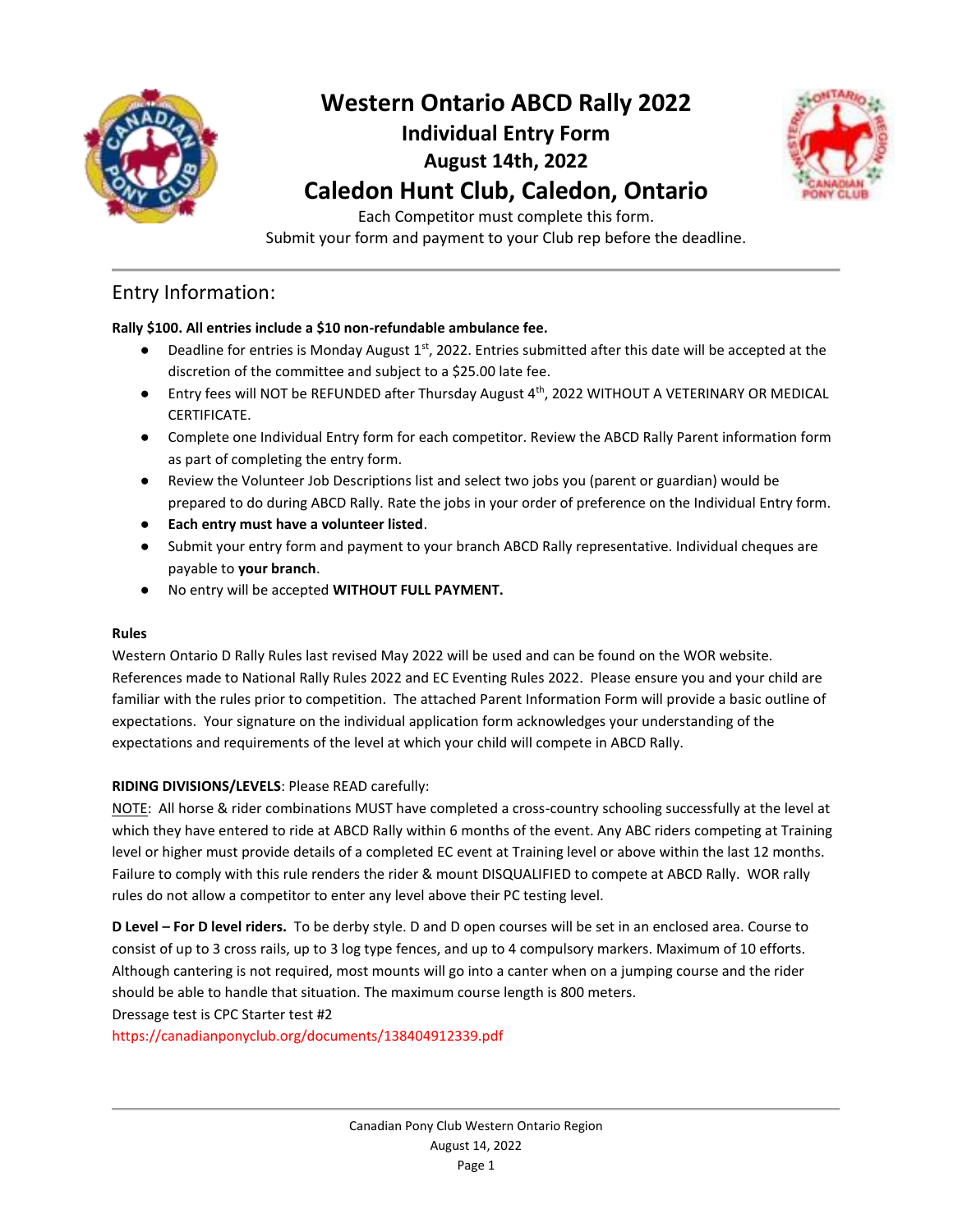



Each Competitor must complete this form. Submit your form and payment to your Club rep before the deadline.

**D Open Level** – Open to all riders who have recently moved up, and those who do not feel confident to compete at a higher level. This division will be exactly the same as D Level technically.

**D1 Level** – D1 and D1 open courses will be set in open fields. Course to consist of 6-10 obstacles with a maximum height and top width of 0.61m and a maximum bottom width of 0.76m. The maximum course length is 1200 meters. Dressage test will be EC Entry Test #1

https://competition.equestrian.ca/docs/eventing/EV\_2016\_Eventing\_Dressage\_test\_for\_Entry\_Division\_Test1\_EN .pdf

**D1 Open Level** – Open to D2 riders who have recently moved up and do not feel confident enough to complete a full D2 level course or are riding a green horse. This division will be exactly the same as D1 Level technically.

**D2 Level (Pre-Entry)** – D2 and D2 open courses will be set in open fields. Course to consist of 10-15 obstacles with a maximum height of 0.78m, maximum top width of 0.90m, and a maximum bottom width of 1.00m. The course length is 1200-1600 meters to be ridden at a speed of 300-350 meters per minute. Speed fault speed is 400 meters per minute. Dressage test will be EC Entry Test #1

https://competition.equestrian.ca/docs/eventing/EV\_2016\_Eventing\_Dressage\_test\_for\_Entry\_Division\_Test1\_EN .pdf

**D2 Open Level** – Open to C riders who have recently moved up and do not feel confident enough to complete a full C level course or are riding a green horse. This division will be exactly the same as D2 Level technically.

**C Level (Entry)** – C and C open courses will be set in open fields. Course to consist of 10-18 obstacles with a maximum height of 0.85m, maximum top width of 0.85m, and a maximum bottom width of 1.22m. The course length is 1400-2000 meters to be ridden at a speed of 350 meters per minute. Speed fault speed is 400 meters per minute.

Dressage test will be EC Entry Test #2

https://competition.equestrian.ca/docs/eventing/EV\_2016\_Eventing\_Dressage\_test\_for\_Entry\_Division\_Test2\_EN .pdf

**C Open Level** – Open to C1 riders who have recently moved up and do not feel confident enough to complete a full C1 level course or are riding a green horse. This division will be exactly the same as C Level technically.

**C1 Level (Pre-Training)** – C1 and C1 open courses will be set in open fields. Course to consist of 12-22 obstacles with a maximum height of 0.91m, maximum top width of 0.91m, and a maximum bottom width of 1.40m. The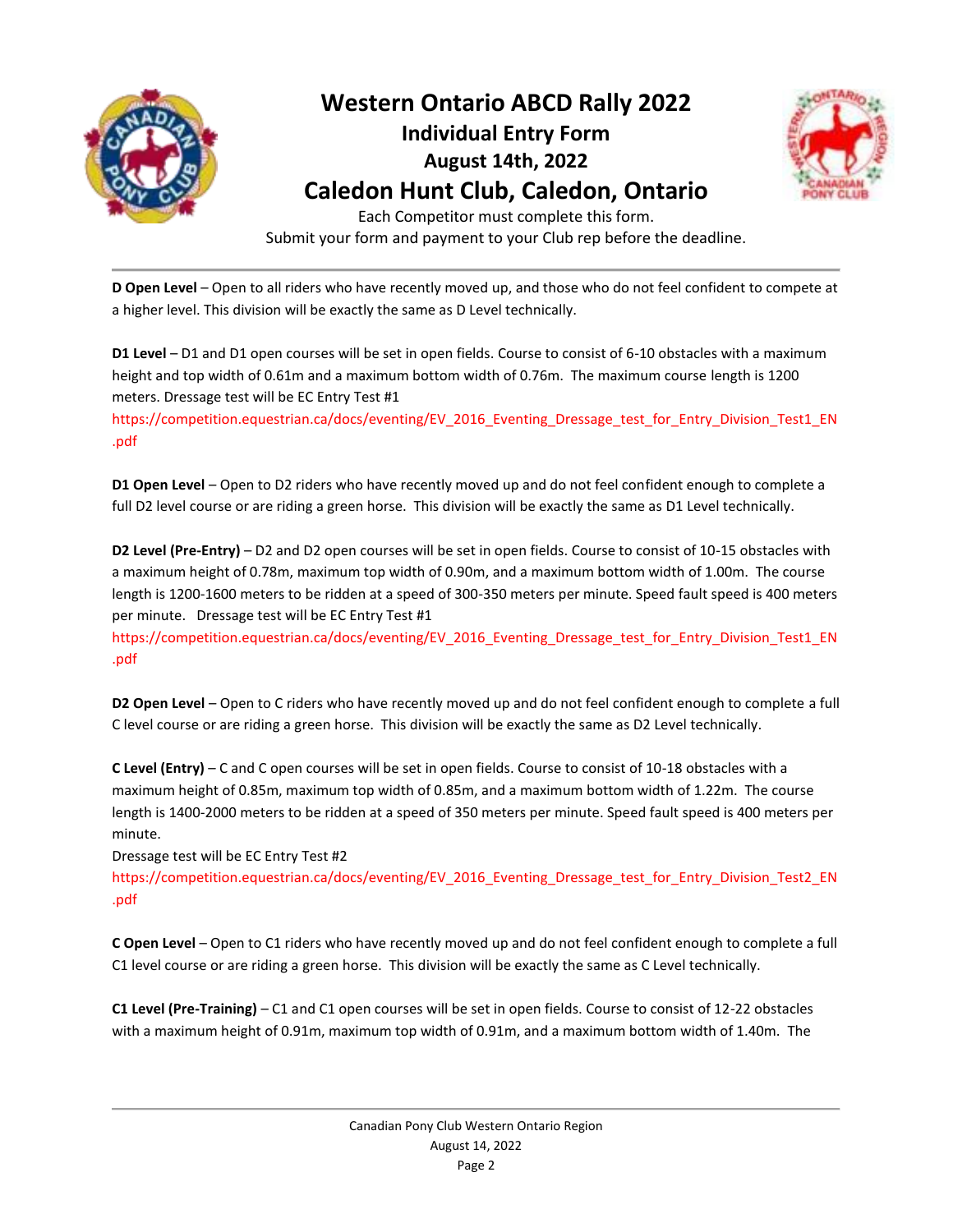



Each Competitor must complete this form. Submit your form and payment to your Club rep before the deadline.

course length is 1500-2250 meters to be ridden at a speed of 400 meters per minute. Speed fault speed is 450 meters per minute. Dressage test will be EC Pre-Training Test #1 https://competition.equestrian.ca/docs/eventing/EV\_2016\_Eventing\_Dressage\_test\_for\_pretraining\_Division\_Tes t1\_EN.pdf

**C1 Open** – Open to C1 riders who have recently moved up and do not feel confident enough to complete a full C1 level course or are riding a green horse. This division will be exactly the same as C1 Level technically.

**C2 Level (Training)** – C2 and C2 open courses will be set in open fields. Course to consist of 16-24 obstacles with a maximum height of 1.00m, maximum top width of 1.10m, and a maximum bottom width of 1.60m. The course length is 1800-2500 meters to be ridden at a speed of 450 meters per minute. Speed fault speed is 500 meters per minute. Dressage test will be EC Training Test #1

https://competition.equestrian.ca/docs/eventing/EV\_2016\_Eventing\_Dressage\_test\_for\_training\_Division\_Test1\_ EN.pdf

**C2 Open** – Open to A and B riders who have recently moved up and do not feel confident enough to complete a full A or B level course or are riding a green horse. This division will be exactly the same as C2 Level technically.

**NOTE:** Any "A", "B" or "C" level members are welcome to ride any Rally division in the "Open" category and will be scored with other riders of the same level. Cross-country Schooling requirement applies to horse & rider combination.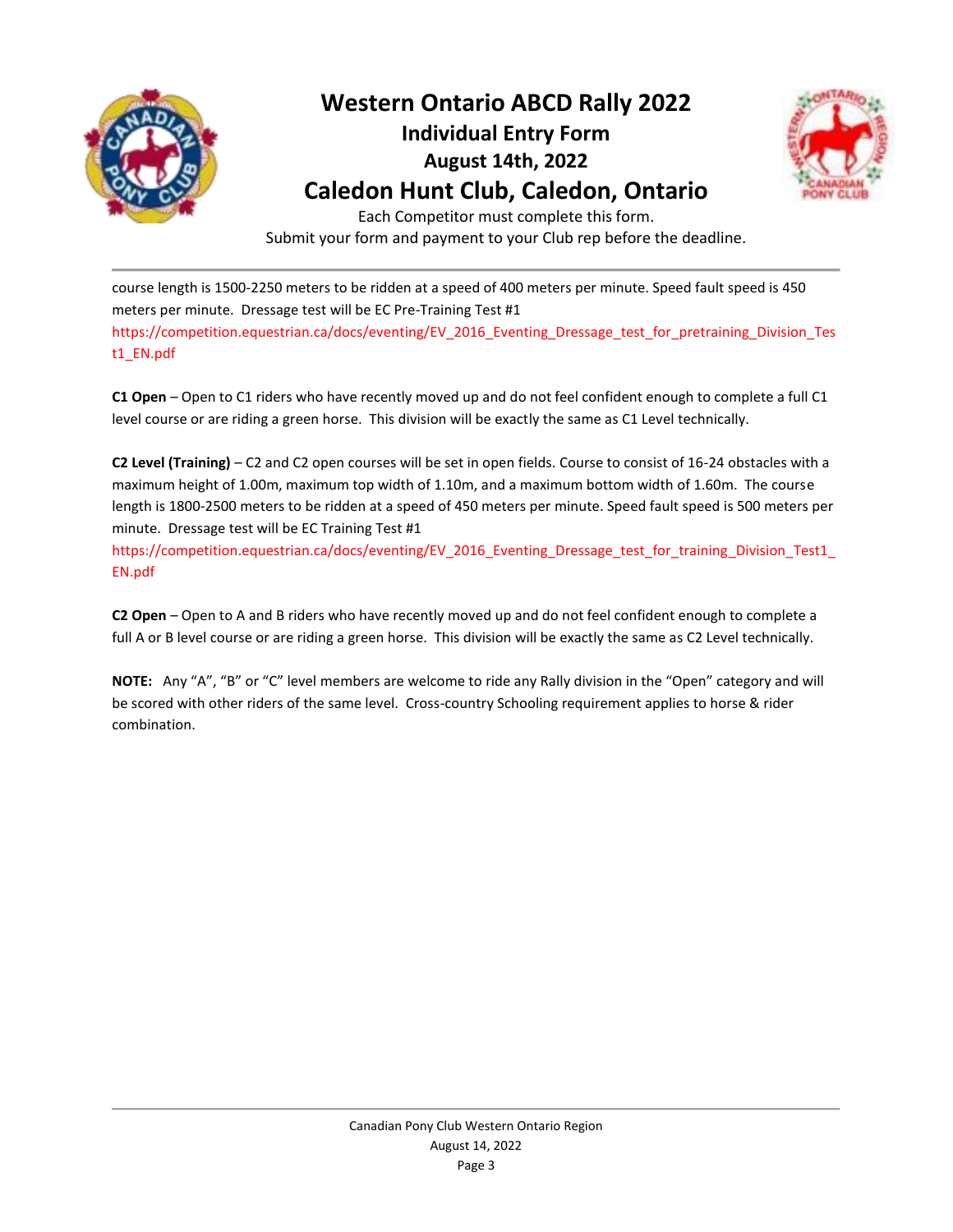



Each Competitor must complete this form.

Submit your form and payment to your Club rep before the deadline.

**Branch/Centre: \_\_\_\_\_\_\_\_\_\_\_\_\_\_\_\_\_\_\_\_\_\_\_\_\_\_\_\_\_\_\_\_\_\_\_\_\_\_\_\_\_\_\_\_\_\_\_\_\_\_\_\_\_\_\_\_\_\_\_\_\_\_\_\_\_\_\_\_\_\_\_\_\_\_\_\_\_\_\_\_**

| Rider's Name:             | Date of Birth (dd/mm/yy): |
|---------------------------|---------------------------|
| <b>CPC Testing level:</b> | ABC/D Rally Division:     |
| Name of horse or pony:    | Age of horse or pony:     |

|                                          | <b>FEE</b> | <b>FOR CLUB USE ONLY</b>       |
|------------------------------------------|------------|--------------------------------|
| <b>Entry Fee</b>                         | \$90.00    | Cash / Cheque \$______________ |
| <b>Ambulance Fee</b><br>(Non-refundable) | \$10.00    | Payment Rec'd                  |
| <b>TOTAL</b>                             | \$100.00   |                                |

2022 Western Ontario Region ABC Rally is a qualifier for 2024 National Rally. Please declare below if you are interested in participating at National Rally and in what capacity. The Rally Committee will choose two C level riders (Training level or Pre-Training level or Entry level) from the two years prior to 2024 to represent WOR at National Rally. Please see National Rally Rules for qualifications.

Please make your cheque payable to YOUR PC Branch / Centre

(One club cheque will be submitted payable to Western Ontario Region for the total of all club entries.)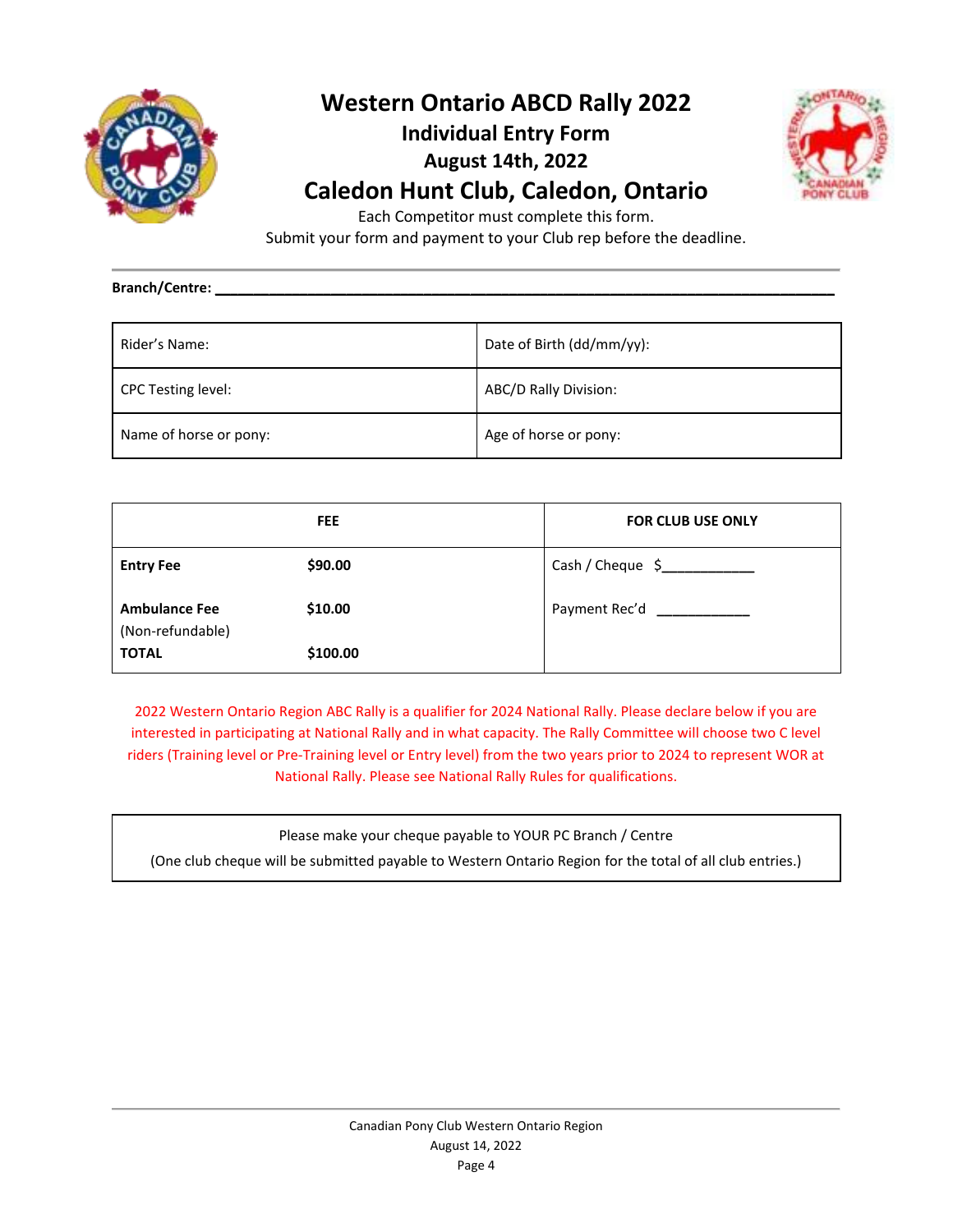



Each Competitor must complete this form.

Submit your form and payment to your Club rep before the deadline.

| <b>Parent Volunteer Duties</b>                                                                                                                                                                                                                                             |             |                       |                                                   |
|----------------------------------------------------------------------------------------------------------------------------------------------------------------------------------------------------------------------------------------------------------------------------|-------------|-----------------------|---------------------------------------------------|
| Most duties require a commitment of 2 hours. Events cannot run without the support of volunteers<br>Each competitor MUST have a volunteer listed on this entry form<br>Volunteer positions and descriptions at the end of Entry (no guaranteed positions but we will try!) |             |                       |                                                   |
| Name of Volunteer: ____________________                                                                                                                                                                                                                                    |             |                       |                                                   |
| From the Volunteer Job Description sheet, select 2 duties in your order of preference. If you have previous<br>experience in an area, please mark an "Y" in the Exp? column.                                                                                               |             |                       |                                                   |
| <b>Duties:</b>                                                                                                                                                                                                                                                             | Exp?<br>Y/N | If Yes, #<br>of years | I prefer to see my child ride:<br><b>Dressage</b> |
| 1 <sup>st</sup> Choice:                                                                                                                                                                                                                                                    |             |                       | Stadium<br>l 1                                    |
| 2 <sup>nd</sup> Choice:                                                                                                                                                                                                                                                    |             |                       | Cross-Country                                     |
| 3 <sup>rd</sup> Choice:                                                                                                                                                                                                                                                    |             |                       | No Preference                                     |
|                                                                                                                                                                                                                                                                            |             |                       |                                                   |

**I/we have read and understand all pages of this application and are aware of and accept the risks involved in entering this competition.**

\_\_\_\_\_\_\_\_\_\_\_\_\_\_\_\_\_\_\_\_\_\_\_\_\_\_\_\_\_\_\_\_\_\_\_ \_\_\_\_\_\_\_\_\_\_\_\_\_\_\_\_\_\_\_\_\_\_\_\_\_\_\_\_\_\_\_\_\_\_\_\_\_\_\_\_\_\_\_\_\_\_\_\_\_\_

Signature of Rider Signature of Parent or Guardian (if participant is under 18)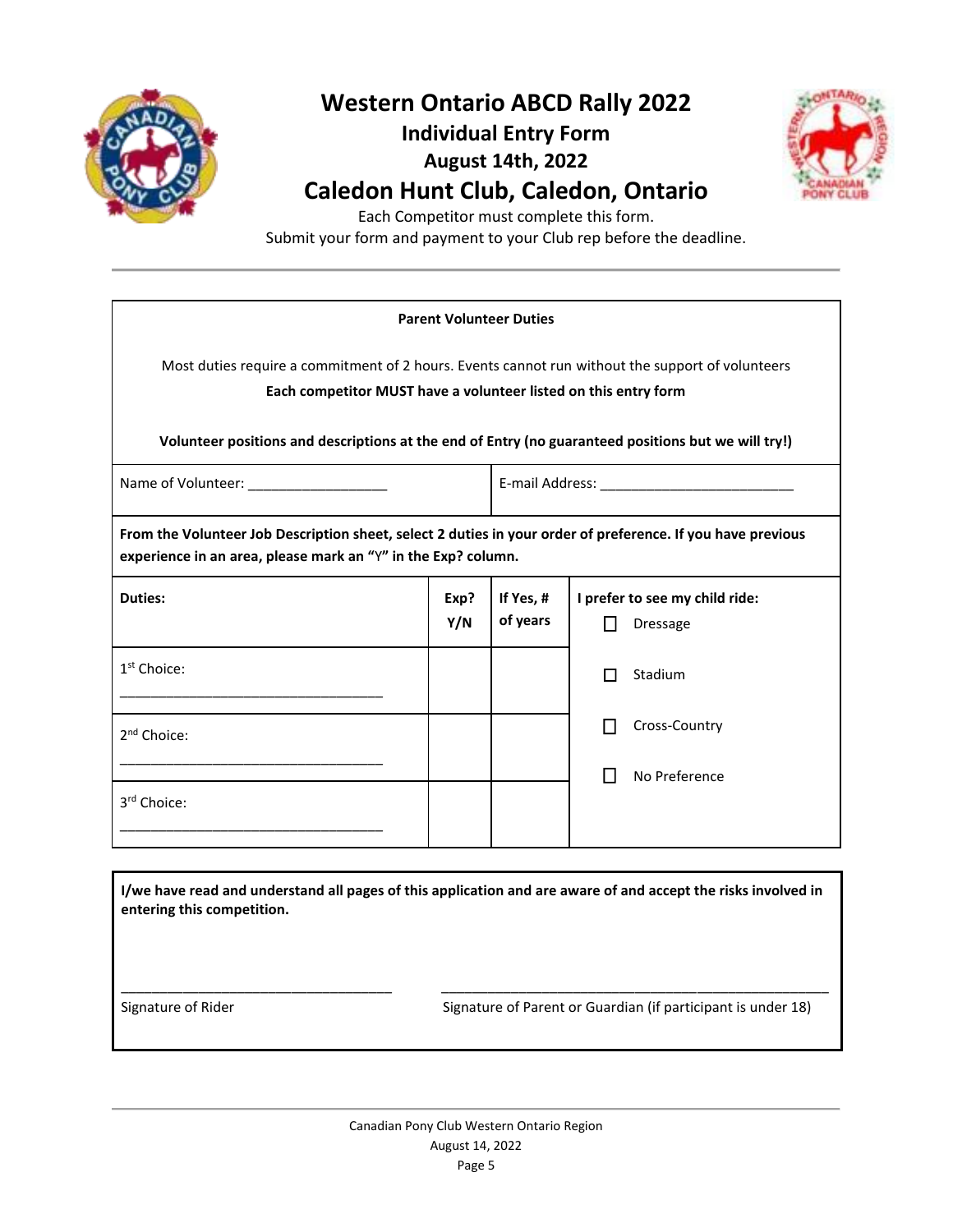



Each Competitor must complete this form.

Submit your form and payment to your Club rep before the deadline.

| I hereby certify that this rider is qualified to compete at the level stated                                                                                                                                                               |  |  |
|--------------------------------------------------------------------------------------------------------------------------------------------------------------------------------------------------------------------------------------------|--|--|
| Signature of Coach/Instructor or Club Official                                                                                                                                                                                             |  |  |
| I hereby certify that this rider is qualified to compete at the level stated, has completed successfully a cross<br>country school or eventing competition at the entered level within the 6 months prior to Rally, and is a<br>Pony Club. |  |  |
| Signature of Club DC / RC Admin                                                                                                                                                                                                            |  |  |

In most Pony Club activities there is some element of risk that an accident could occur and result in injury or death to a member or their mount. During instruction at Branch and at Regional meetings and/or clinics, members are usually around horses, even when they are not riding. For example, they could be involved with grooming, checking for injuries, etc. There is always a risk of accidents when dealing with large animals even if extreme precautions are taken. Riding instruction often involves having riders attempt things, which they have never done before or at a more difficult level than they have done before. Prior to competing in a regional level riding competition, members will have passed one of more Pony Club tests. This means that they have successfully performed to a standard set of requirements. In most cases, their instructors will be preparing these members for the next level of accomplishment and they will therefore be attempting to do more difficult elements than the test level that they have passed indicates.

Although all competitors in Regional riding competitions are required to have passed a Pony Club standard test (e.g. "D" or higher for "D-Rally), this is only a MINIMUM REQUIREMENT and does not in any way guarantee the capability or safety of the rider when competing in a specific event. The testing program is designed as a MINIMUM set of standards for all-round riders while Regional competitions are designed to provide good competition for the BEST Representatives of particular Branches in a specific discipline. In nearly all cases, a member who just meets the minimum requirement based on Pony Club test level will not be a suitable candidate for Regional competitions.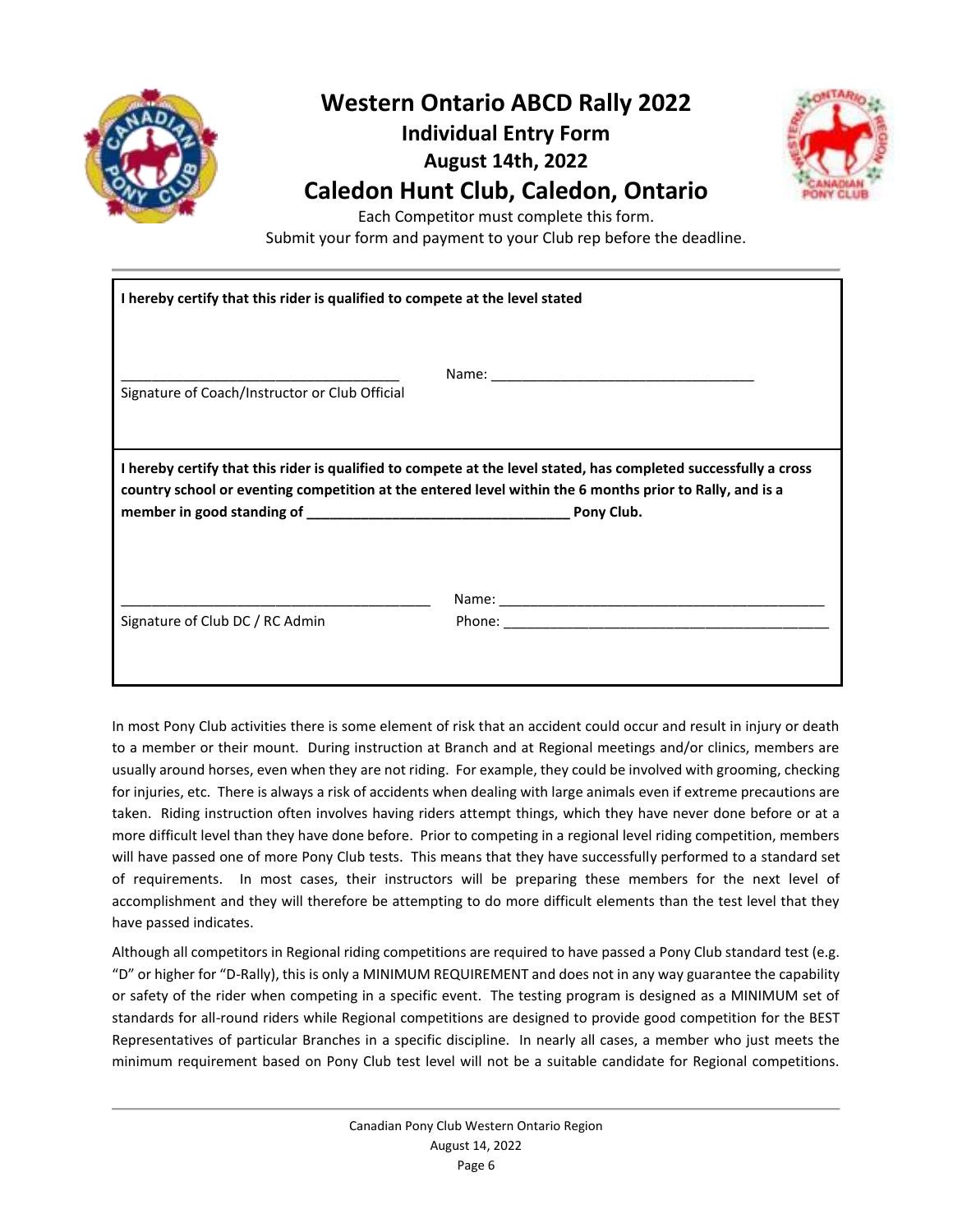



Each Competitor must complete this form. Submit your form and payment to your Club rep before the deadline.

Participation in a Regional or even Zone or National event is not a right but a privilege that must be earned by demonstrating the required capability.

All competitors and parents must also be aware that safe control of a horse under competition circumstances in the presence of crowds of people and other horses is MUCH more difficult than control in a non-competitive situation. Before entering ANY regional competition, the ability of the rider to control the mount MUST BE CAREFULLY CONSIDERED factoring in the effect of the excitement of the crowds of horses and people, and the stress of the competition itself. Many riders who can safely jump in an arena under instruction, who can safely "hack" across country, do the occasional open field jump, and can play competent games on their home or stable property may still be unprepared for regional riding competitions.

All competitors NEED to be reasonably familiar with the rules. Not knowing the rules and proper "etiquette" for such things as jumper warm-up rings can lead to serious accidents or disqualification. Don't put your child into an embarrassing or dangerous situation just because you didn't make sure they knew the rules and expected behavior.

**D-Rally** is an athletic event involving horseback riding on level ground, over fences in an arena, and over solid obstacles in the open field over rough ground. For many members this will be their first competition involving such a wide variety of skills.

The dressage test is conducted in an area with only a small barrier about 1 foot high and there most likely will not be any enclosure outside that barrier. The D1 and D2 tests (both regular and open divisions) also require the canter.

The stadium jumping component of D-Rally uses knockdown jumps similar to those used by most instructors, however the size of the jumps and complexity of the course will be challenging.

The cross-country test is based on foxhunting and for the D1 and D2 levels (both regular and open divisions) is held in the open field with no enclosures. The course usually includes hills, paths through wooded areas, and open fields. At the D level, the cross-country test is set up in an enclosed field; however, it will be a large field, usually with hills and hollows and possibly with some bush area. At all levels the obstacles are very solid (rock fences, fallen trees, ditches) and are usually not similar to the easily knocked down arena fences most young riders start with. **None of the D level achievement tests challenge the riders in a similar way and all competitors should get specific instruction in handling their mount over solid open field jumps before attempting a Rally at any level.**

#### **See pages 1 & 2 for division specifications.**

Ponies and horses compete on the same courses. No special allowances are made for ponies. All riders are expected to handle their own horse with little of no adult help. They can of course get help from other Pony Club members either from their own or other branches / centres.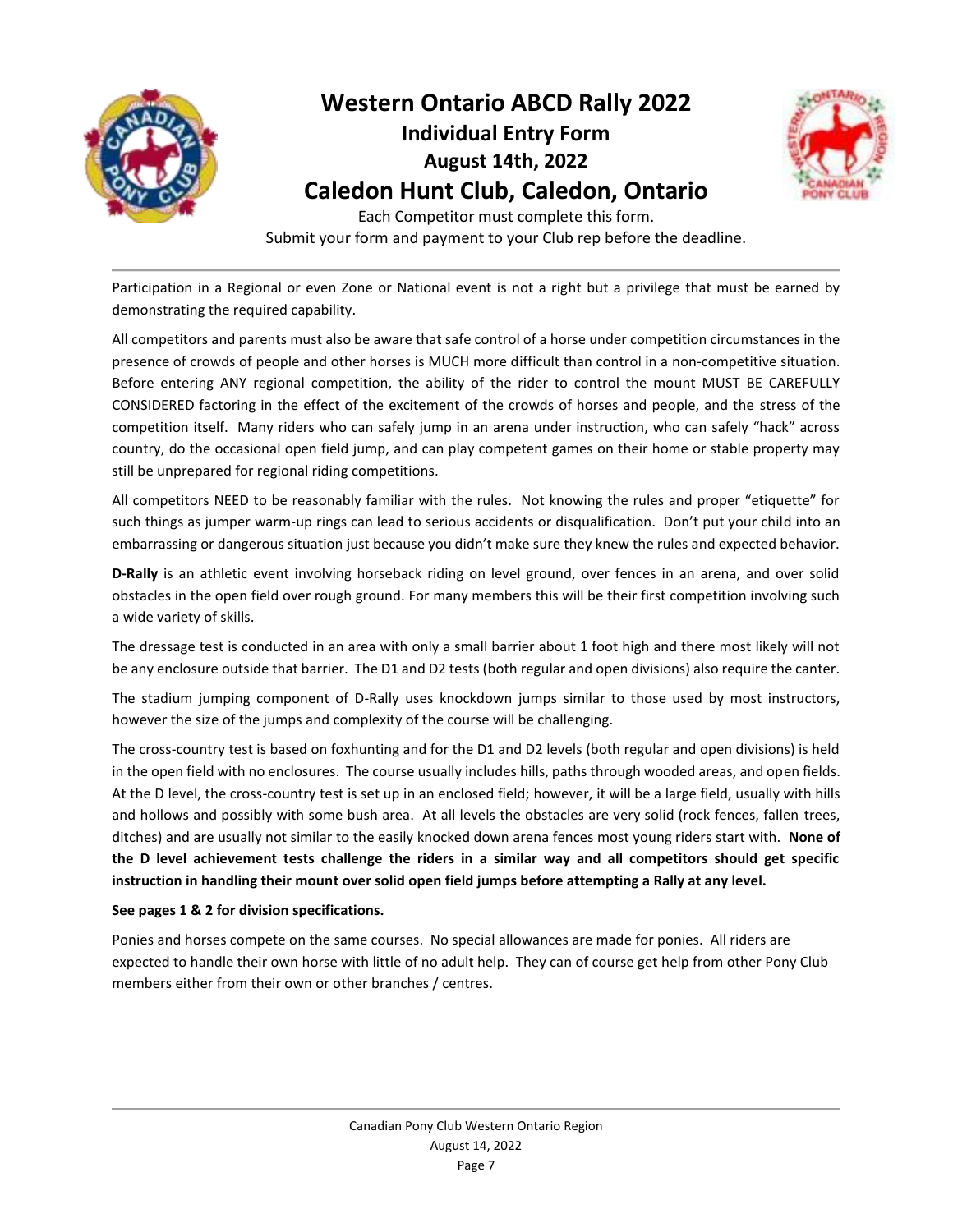



Each Competitor must complete this form.

Submit your form and payment to your Club rep before the deadline.

| <b>Position</b>                                            | <b>Requirements</b>                                                                                                                                                                                                                                                                                                                                                                                                                                                                                                                                                                           | <b>Experience Level Required</b>                                                                                 |
|------------------------------------------------------------|-----------------------------------------------------------------------------------------------------------------------------------------------------------------------------------------------------------------------------------------------------------------------------------------------------------------------------------------------------------------------------------------------------------------------------------------------------------------------------------------------------------------------------------------------------------------------------------------------|------------------------------------------------------------------------------------------------------------------|
| <b>Tack Check Steward</b><br>Dressage<br>Stadium<br>ХC     | A separate individual is required for<br>each of Dressage, Stadium and Cross<br>Country phases, for each division. All<br>competitors must report to the Tack<br>Check Steward before each phase of<br>the competition. This person will check<br>for approved helmets, bits, girth and<br>saddle are in good repair and the<br>general turn out of the competitor<br>following the CPC guidelines. Failure to<br>report to Tack Check before any phase<br>will result in elimination.<br>Experience or knowledge of allowable<br>and safe tack is required. A checklist<br>will be provided. | <b>Experience or</b><br>knowledge of allowable<br>and safe tack is<br>required. A checklist will<br>be provided. |
| <b>Gate Attendant</b><br><b>Dressage</b><br><b>Stadium</b> | This individual is responsible for<br>opening and closing the arena gate for<br>competitors and is also in charge of the<br>ring should anything need attention.<br>The Gate Attendant informs the Judge<br>of any scratches, and informs the<br>competitors that they may be riding<br>early. Although this person is not in<br>charge of making sure the competitors<br>are ready, they may call out the<br>number of the next competitor and ask<br>if they have been to tack check before<br>entering the ring.                                                                           | No experience required.                                                                                          |
| <b>Warm Up Ring Attendant</b><br><b>Stadium</b>            | This individual will assist in the smooth<br>running of the Warm up ring. They will<br>maintain the direction and number of<br>riders in the warm up ring at one time<br>to ensure safety and help send                                                                                                                                                                                                                                                                                                                                                                                       | No experience required.                                                                                          |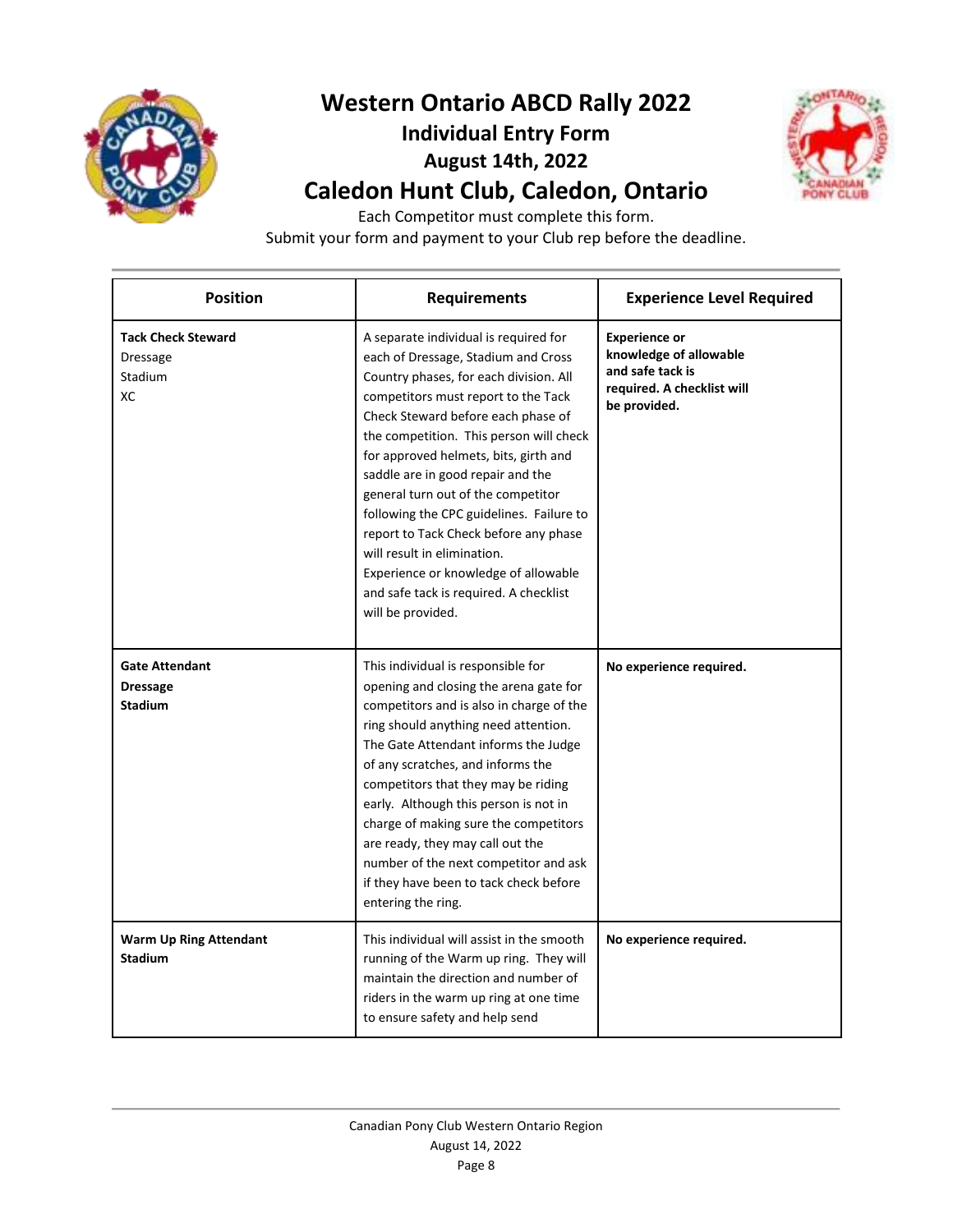



Each Competitor must complete this form.

Submit your form and payment to your Club rep before the deadline.

| <b>Position</b>                    | <b>Requirements</b>                                                                                                                                                                                                                                                                                                                                                  | <b>Experience Level Required</b>                                     |
|------------------------------------|----------------------------------------------------------------------------------------------------------------------------------------------------------------------------------------------------------------------------------------------------------------------------------------------------------------------------------------------------------------------|----------------------------------------------------------------------|
|                                    | competitors to the competition area on<br>time.                                                                                                                                                                                                                                                                                                                      |                                                                      |
| <b>Scribe</b><br><b>Dressage</b>   | These individuals fill in the tests or<br>score sheets for the Judge and act as<br>the Judge's assistant during the show.<br>This person should be familiar with the<br>tests/rounds being performed. Scribes<br>should be instructed regarding errors<br>and eliminations. Scribes should refrain<br>from commenting on their personal<br>knowledge of competitors. | Must have some knowledge of the<br>dressage test or some experience. |
| Runner<br><b>Dressage</b>          | Dressage: This person picks up the<br>completed tests from the Judge and<br>delivers the tests to the scorers,<br>minimally after every third ride,<br>preferably after every horse has<br>performed the final salute. Check with<br>the Judge at the beginning of the class<br>as to their preference of when to pick<br>up the tests.                              | No experience required.                                              |
| <b>Stadium Pinny Collector</b>     | Collect pinnies from riders as they<br>come out of the stadium ring and bring<br>to clubhouse.                                                                                                                                                                                                                                                                       | No experience required.                                              |
| <b>Ring Crew</b><br><b>Stadium</b> | These individuals are responsible for<br>replacing jump poles if they are<br>knocked down and assisting the Course<br>Designer in any changes of the course.                                                                                                                                                                                                         | No experience required. Need to be<br>able to pick up jump rails.    |